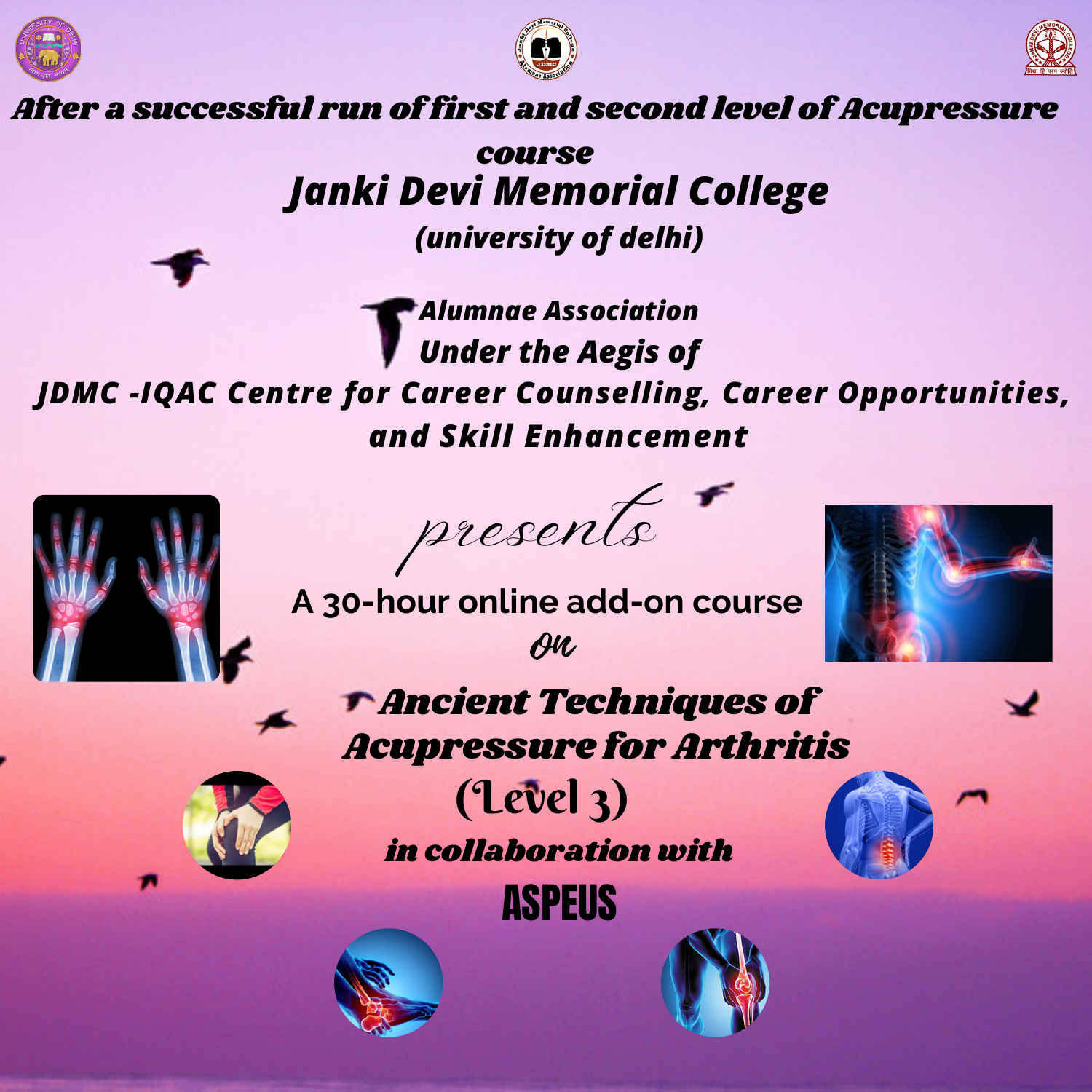#### "Your Health is an investment, not an expense"

## About the Course

Have you even been scared of taking a medicine for the fear of its side effects? **If yes, then get introduced to a non-invasive art of treating numerous common ailments. Acupressure is an ancient art that enables you to take care of your body reducing the fuss of running to the doctor everytime.**



## RESOURCE Person



**Professor at Acupressure Shodh Prashikshan Evam Upchar Sansthan (ASPEUS), Allahabad**

### Work Experience

- **She has been a coordinator in Delhi for ASPEUS, Allahabad.**
- **She initiated and has been teaching acupressure at JIMS, Rohini, New Delhi, since last two years.**
- **She has her own Therapy Centre in Mansarovar Garden, New Delhi.**
- **She has trained close to 5000 students till date, many of whom are practicing independently.**

Educational Qualifications

- **She did her graduation in 1979-1982 from Janki Devi Memorial College (JDMC), University of Delhi.**
- **She has done a certificate course related to Acupressure from Gujrat Ayurveda University, Jamnagar.**
- **She has completed several diploma and certificate courses related to Acupressure conducted by ASPEUS.**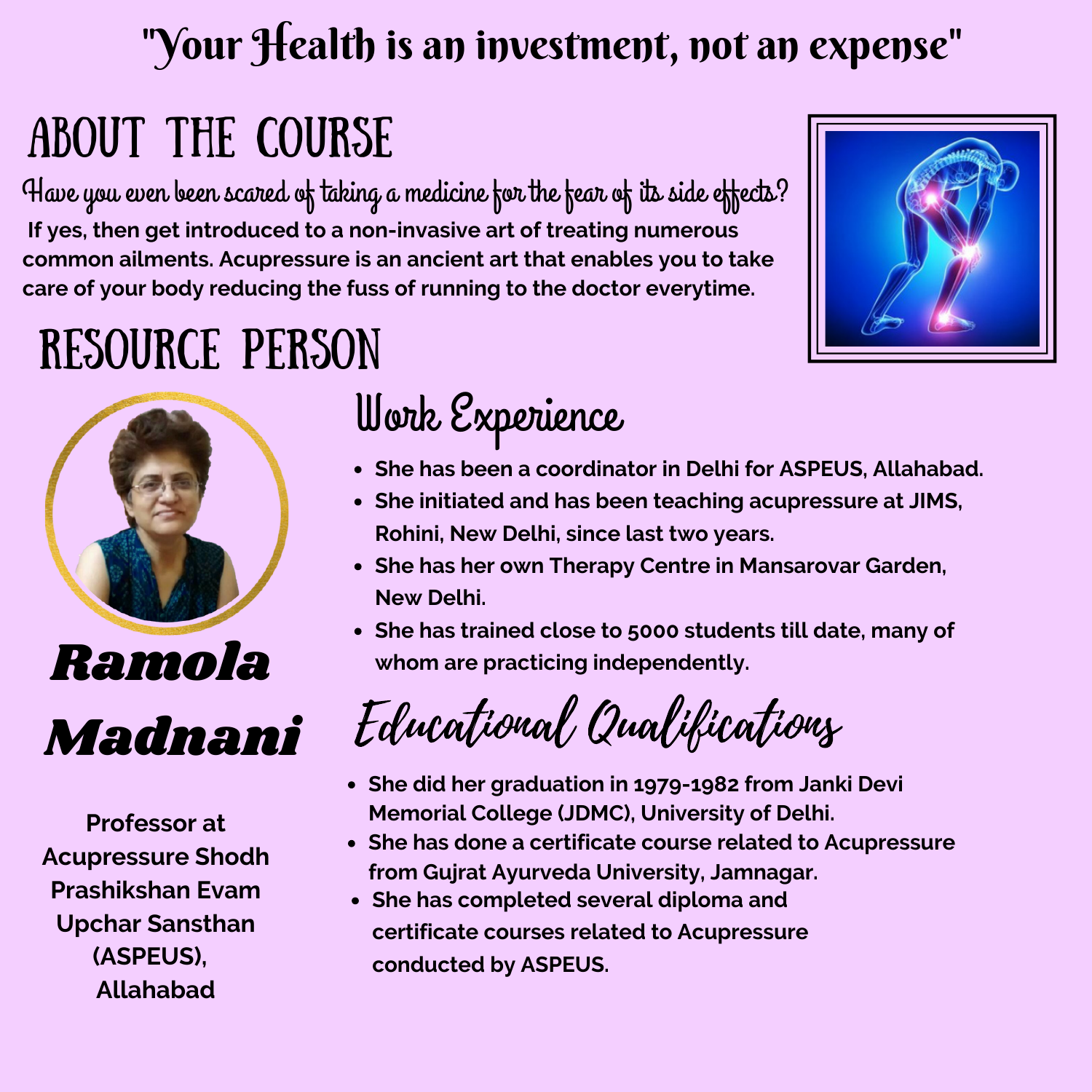# WHAT'S NEW THIS TIME?

- **The course will specially focus on Arthritis.**
- **is the swelling and tenderness of one or more** Arthtitis **joints. The main symptoms of arthritis are joint pain and stiffness, which typically worsen with age.**
- **Apart from revising the basics, knowledge of new concepts will help participants to treat prolonged born related illness by going deeper into concepts.**
- **Minute details will be covered so as to enable students to locate precise pressure points.**
- **will be conducted before the course Special Sessionscommences for 1st time participants**





## WHO CAN JOIN THE COURSE?

**Any curious head who wants to learn the art is welcome to join. No bar of qualification.**

- **There are 50 seats. Selection will be made on first come, first serve basis.**
- **2 classes will be held in a week preferably on Monday & Thursday.**
- **The course will begin on Feburary 7, 2022.**
- **Classes will be conducted through Google Meet and Google Classroom.**

### HOW TO REGISTER?

- **Interested Candidates can register at the following link : https://tinyurl.com/acupr3**
- **The fees of the course is Rs 3000. Kit & reading material will be couriered at students' registered address.**
- **Fees will be collected through online banking transactions.**
- **Fee is non-refundable.**
- **Candidates must send receipt/proof of successful payment at addonalumnae@jdm.du.ac.in and attach it in their registration form.**
- **Last Date of Registration : January 31 , 2022**

### Account Details

**A/c Name : JDMC Alumnae Association Bank Name - Canara Bank A/c No. : 8594101051815 IFSC Code : CNRB0008594 Branch : Janki Devi Memorial College, Sir Ganga Ram Hospital Marg, New Delhi - 110060**